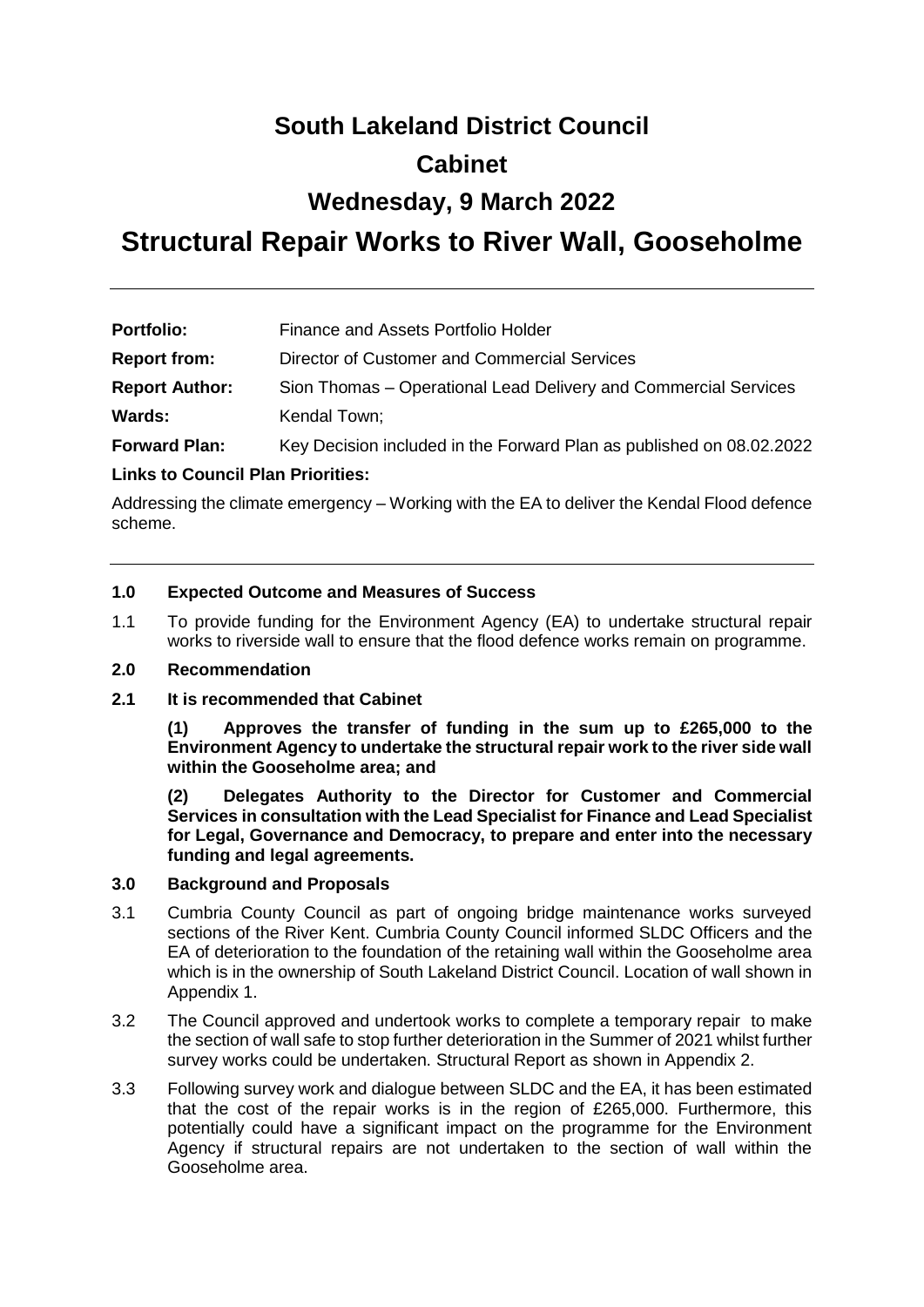- 3.4. Discussions have been ongoing with the EA as to responsibility for the wall repair in light of the new flood defence scheme being built through Kendal. The works in relation to the flood defence scheme are being carried out by EA and funded by European Regional Development Funds (ERDF). SLDC has agreements in place with EA and the Secretary of State for Housing, Communities and Local Government in connection with the flood defence scheme, further described at paragraph 7.1.1.
- 3.5 The majority of the river walls are in serviceable condition, but would not stand up to modern design standards and or the additional loadings of flood walls being built on top of them. Replacing/repairing extensive lengths of river retaining walls through the town to modern design standards would ultimately be cost prohibitive. Therefore, the EA have allowed for limited reuse of existing wall areas. This wall is to be re-used in some capacity but condition of the wall means that flood defences would need to be set further back if structural repair works were not undertaken, leading to delay and further redesign of flood wall alignments in this area.
- 3.6 It is proposed that SLDC support the structural repair works up to a value of £265,000 (the cost of the repair required to the wall which is SLDC's responsibility), and that the EA deliver the repairs as part of the flood scheme to ensure that their programme is unhindered. It is proposed to use the EA's contractor to benefit from having the designers and contractors already on board. EA will enter into the contracts with the contractor to carry out the works. This proposal also means that there is only one Principal Contractor working in this area and meets with the CDM Regulations 2015.
- 3.7 It is proposed that Cabinet approve the monies to be transferred to the EA on completion of funding/ legal agreements, completion of full design with tendered costs and that delegation to be given to officers to grant up to £265,000.

| <b>Appendix No.</b> | <b>Name of Appendix</b>                     |
|---------------------|---------------------------------------------|
|                     | <b>Location Plan</b>                        |
|                     | <b>Structural Report</b>                    |
| ≏                   | Health and Sustainability Impact Assessment |

### **4.0 Appendices Attached to this Report**

#### **5.0 Consultation**

5.1 Consultation has taken place with the Commercial and Delivery Manager, Corporate Management Team, Portfolio holder, and the Environment Agency.

#### **6.0 Alternative Options**

6.1 To not approve the works or contribution. This would have significant impact on the EA's programme and budget. Potential re-design of the area may be needed if monies are not forthcoming and this would require additional planning applications, further business case review and put this area at risk.

## **7.0 Implications**

## **Financial, Resources and Procurement**

7.1.1 The Council is also currently engaged with the EA on its ERDF programme where South Lakeland District Council is the lead applicant and the EA the delivery body for delivery of £5.34m flood defence works to provide flood defences for businesses in Kendal. As part of this project, the Council engaged and entered into the necessary funding and legal agreements and this included detail around procurement and best value. The overall flood defence scheme must be OJEU compliant meaning that a full Water and Environment Management (WEM) Framework competitive tender exercise will be undertaken for the entire scheme. The work required to the wall will also be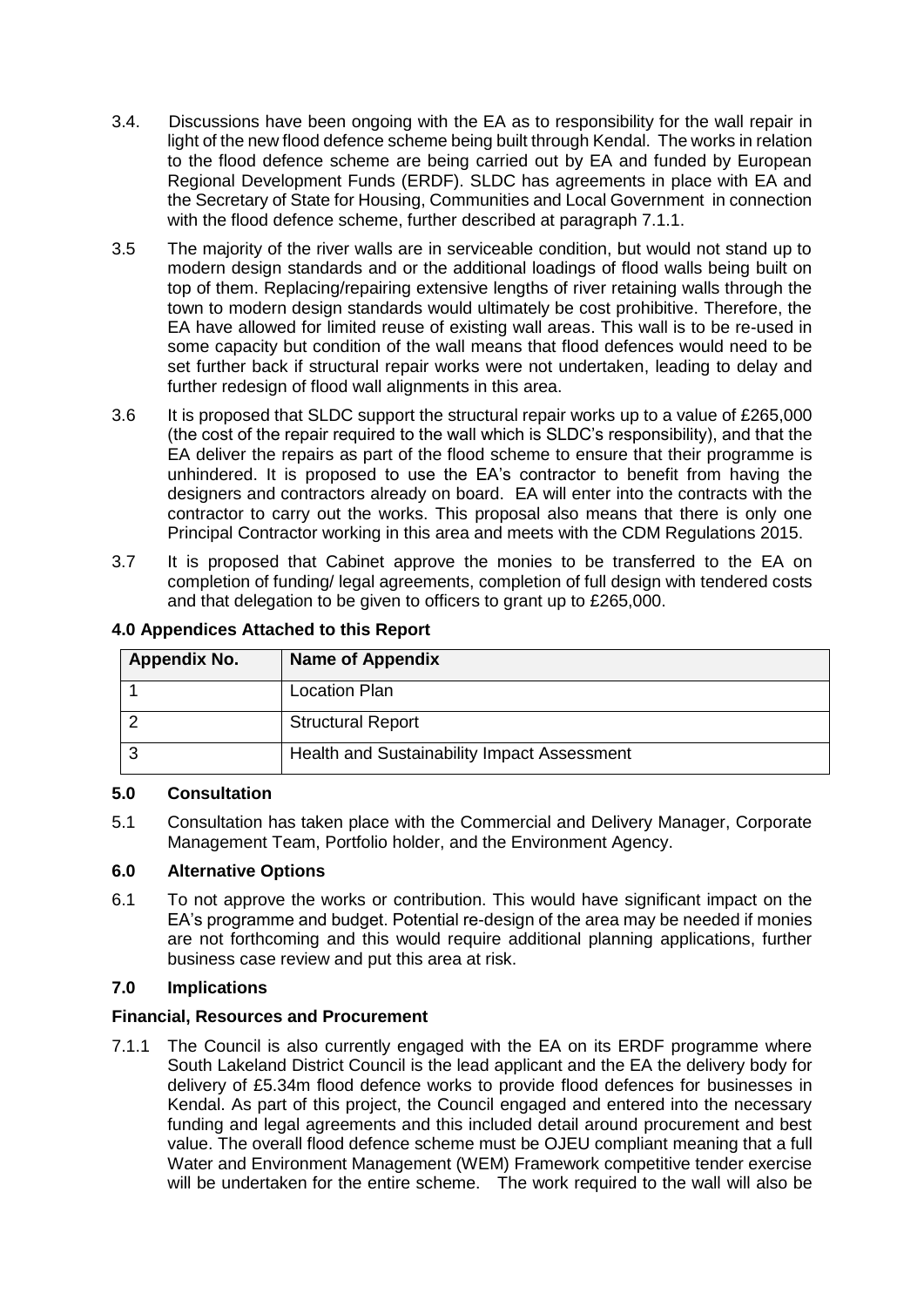built into the EA existing procurement working with their approved designers and contractors to ensure best value. The process for the EA's procurement has been as follows:

Supplier allocation for the Kendal FRMS has been made by using a four stage process:

Stage 1: All procurement is undertaken within the WEM Framework rules and stipulations.

Stage 2: The Programme Delivery Unit (PDU) has been set up by the EA as the default delivery route for projects within the WEM Framework. All phases within the Kendal FRMS, will be procured from PDU7.

Stage 3: A workshop was held in January 2018 involving the EA project team, Defra commercial, EA PDU7 management team and PDU7 suppliers. During this meeting, suppliers were allocated to specific projects and phases within the Kendal package depending on their previous knowledge and experience, skills, past performance and current workload.

Stage 4: A comprehensive target cost setting exercise for each project ensures that the EA is getting value for money from each allocated PDU supplier, and there is no obligation to award the contract if a Target Cost cannot be agreed.

- 7.1.2 Council are being asked to approve a grant of up to £265k for the works. The EA will be asked to provide full design details and tendered costings prior to grant funding being released to the EA as part of this work. This section of wall will be a separate tender to the overall works package.
- 7.1.3 The Council approved the Capital Programme in February 2022 and this included £265k for repairs to the retaining wall in Gooseholme.

#### **Human Resources**

7.2 There are no Human Resource implications with this project/ scheme.

#### **Legal**

- 7.3.1 The wall belongs to South Lakeland District Council and repairs to it are the Council's responsibility. The Council's capital programme, including funding of £265k for repairing the wall, was approved by Council in February 2022. This report is seeking approval for the funding to be granted to EA to enable the works to be carried out as part of a wider programme of works they are carrying out in the same area in connection with the Kendal flood defence scheme.
- 7.3.2 Legal advice has been taken from external solicitors in connection with this approval. The initial advice received has been focussed on the powers of the Council to provide funding to EA to carry out these works, the subsidy control and procurement position, and wider risks associated with the works.
- 7.3.3 In respect of powers, the advice is that:
- 7.3.4 The general power of competence under s.1 of the Localism Act 2011 (LA) provides a source of powers for the Council to make a grant to the Environment Agency for repair of the wall. This is on the basis that repairing assets owned by the Council, and providing a grant to the EA for these purposes is within the scope of things that an individual generally may do. In each case, these powers are subject to pre and post commencement limitations, but the Council's legal advisors are not aware of any limitations which would impact upon this advice.
- 7.3.5 In respect of the procurement position, legal advice is that if the Council provides a grant to EA in order to carry out repairs to the wall (as opposed to entering into an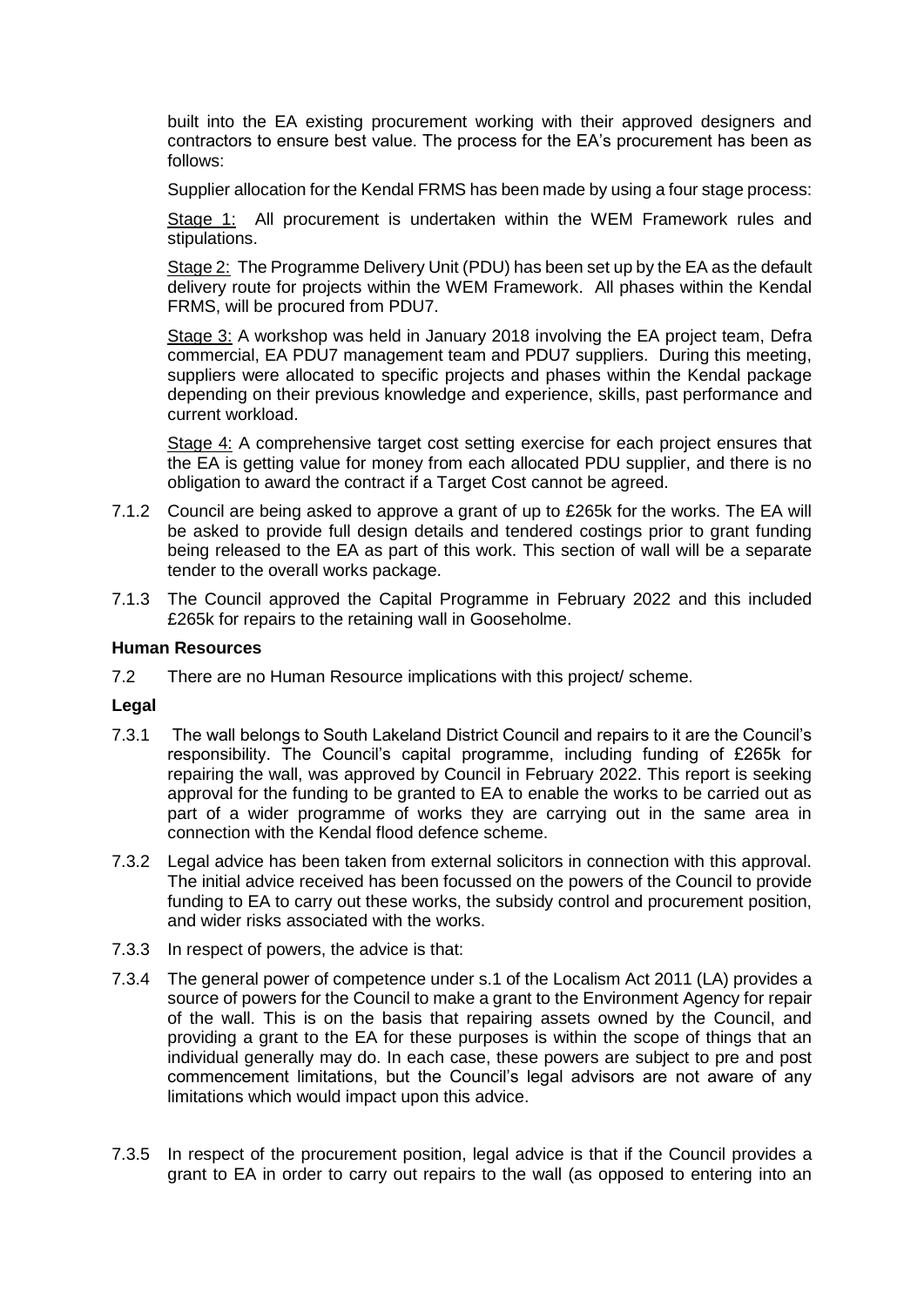agreement with EA which is in the nature of a services agreement), then this will not be a procurable contract which falls within the scope of the Public Contracts Regulations 2015 (PCR). This reflects the Council's intentions and so it is very unlikely that the agreement with EA would be seen as a procurable contract which is subject to the PCR. Even if it were, it would be below the current threshold for works contracts under the PCR (currently £5,336,937) and therefore no procurement process would be required to award the contract. In order to mitigate any potential procurement risk, the Council will seek to draft the agreement as a true grant, therefore falling outside of the scope of the PCR. The procurement risk in connection with this transaction is therefore very low. The procurement risk in connection with this transaction is therefore very low.

- 7.3.6 In respect of the subsidy control position, legal advice is that where a public body provides funds to another public body in connection with their public functions, this would sit outside of the subsidy control regime, on the basis that the recipient of funds is not an economic actor in this context and is therefore not capable of receiving a subsidy. The subsidy control risk in connection with this transaction is therefore very low.
- 7.3.7 The legal advice has highlighted the following risks associated with the transaction, and proposes the following mitigations:
- 7.3.8 There may be an interaction between the agreements that the Council has entered into with the Secretary of State for Communities, Housing and Local Government (SOS) and the EA in connection with the flood defence scheme. This might be the case if (for example) the repairs to the wall in question might impact upon the works which are carried out under the arrangements between SLDC and EA. The interaction between the proposed works to the wall, and the flood defence scheme will be reviewed and to the extent that there is any interaction, any risks arising as a result of that interaction will be considered and appropriate mitigations will be sought to manage them and protect the Council's position.
- 7.3.9 There may be risks that flow from the Council contributing to the costs of repairing a wall which is then incorporated into a flood defence, for example in relation to liability in connection with the construction of the wall. The Council will seek to put in place appropriate provisions in the grant agreement to mitigate these risks as far as possible.
- 7.3.10 Following the legal advice, it is clear that the Council has the powers to enter into this transaction. The risk of granting an unlawful subsidy or breaching the Council's obligations under the Public Contracts Regulations 2015 is very low. There are potential risks associated with the transaction, but these will be explored in detail prior to entering into any grant agreement with EA, and appropriate mitigations will be sought to protect the Council's position.

#### **Health and Sustainability Impact Assessment**

- 7.4 Have you completed a Health and Sustainability Impact Assessment? Yes
- 7.5 If you have not completed an Impact Assessment, please explain your reasons: See Appendix 3

#### **Equality and Diversity**

- 7.6 Have you completed an Equality Impact Analysis? No
- 7.7 If you have not completed an Impact Analysis, please explain your reasons: Not felt required